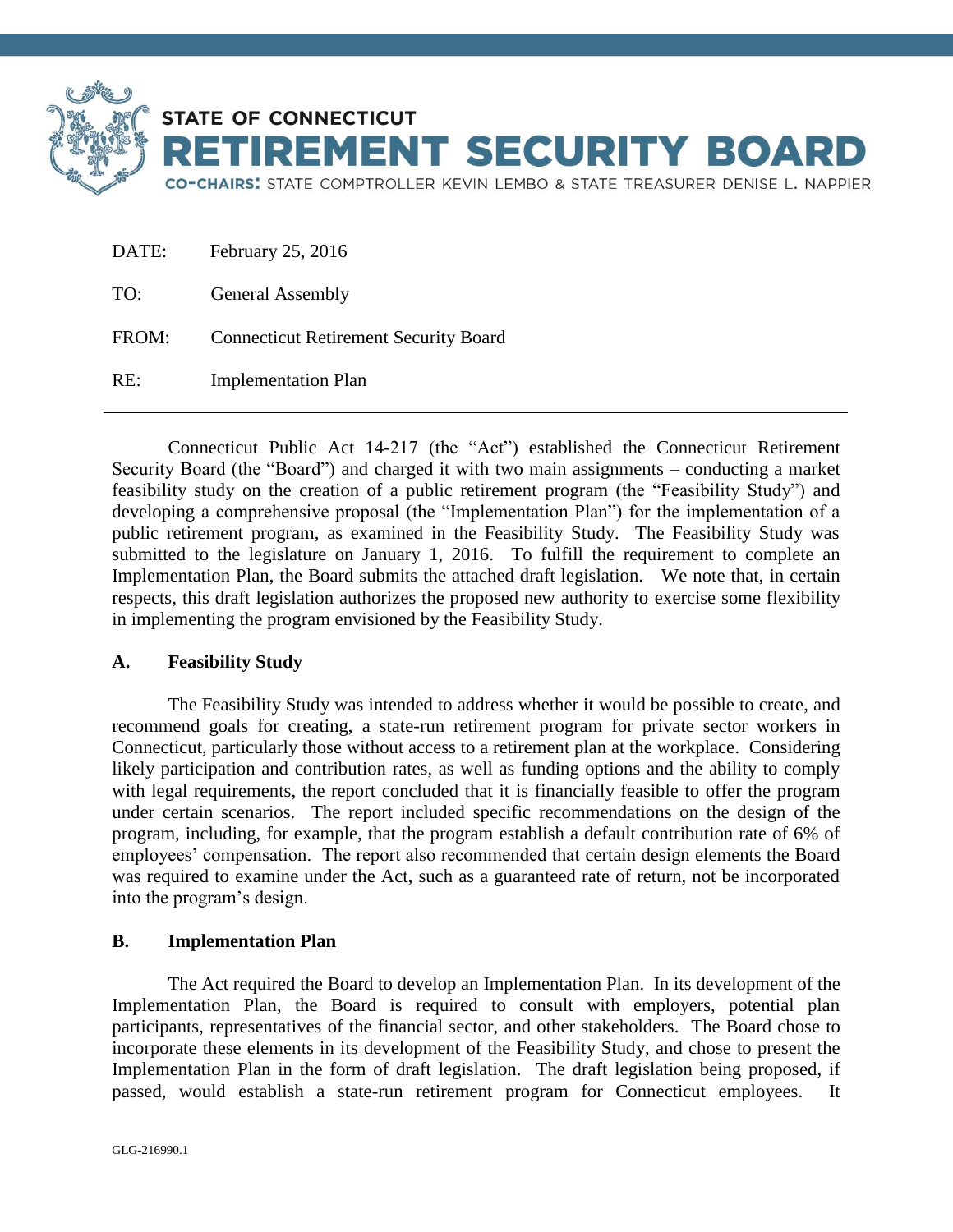incorporates the recommendations stated in the Board's Feasibility Study and is also based on numerous meetings, written comments from the public and presentations from various stakeholder groups, including representatives from academia and the financial services industry.

The draft legislation proposes to implement the program set forth in the Feasibility Study as follows:

- It would create a new quasi-public entity referred to as the "Authority" responsible for implementing the program, either through its own establishment of the program or through contracts with providers.
- The Authority would be empowered to delay the implementation date, in whole or in part, or for particular categories of employers, as it deems necessary to minimize the disruption and burdens which may exist for the employers.
- The Authority would have educational, outreach and administrative authority but not enforcement powers.
- The Authority would be subject to transparency provisions common to other similar Connecticut entities, including the Freedom of Information Act, but it would also be augmented by additional coordination with the State Comptroller by entering into a Memorandum of Understanding to provide checkbook level financial data to the OpenCheckbook government transparency website.
- The Authority would be governed by a board with defined fiduciary responsibilities. The fiduciary responsibilities are intended to replicate the duties under the Employee Retirement Income Security Act of 1974, which have been described as the highest duty under the law. However, the State itself would not have any liability.
- Certain employers that do not offer their employees a retirement plan would be required to enroll such employees in the program established by the Authority. The draft legislation provides for a default contribution rate, a default investment vehicle, and a default distribution mechanism, all of which could be altered by the Authority.
- Employers' compliance with the requirements of the program would be enforceable either through a private right of action or by the Labor Commissioner.
- There would be additional safeguards in place to, among other things, ensure that contributions to the program are transmitted timely and safely. Those safeguards are built on the existing legal framework (*e.g.*, unemployment compensation definitions, wage theft protections, and existing auditing mechanisms) subject to memoranda of understanding reached with arms of the State with necessary information, powers, trained staff and systems, subject to appropriate funding and observance of confidentiality obligations. The draft legislation contemplates that the Authority would work out these memoranda of understanding in the course of program implementation.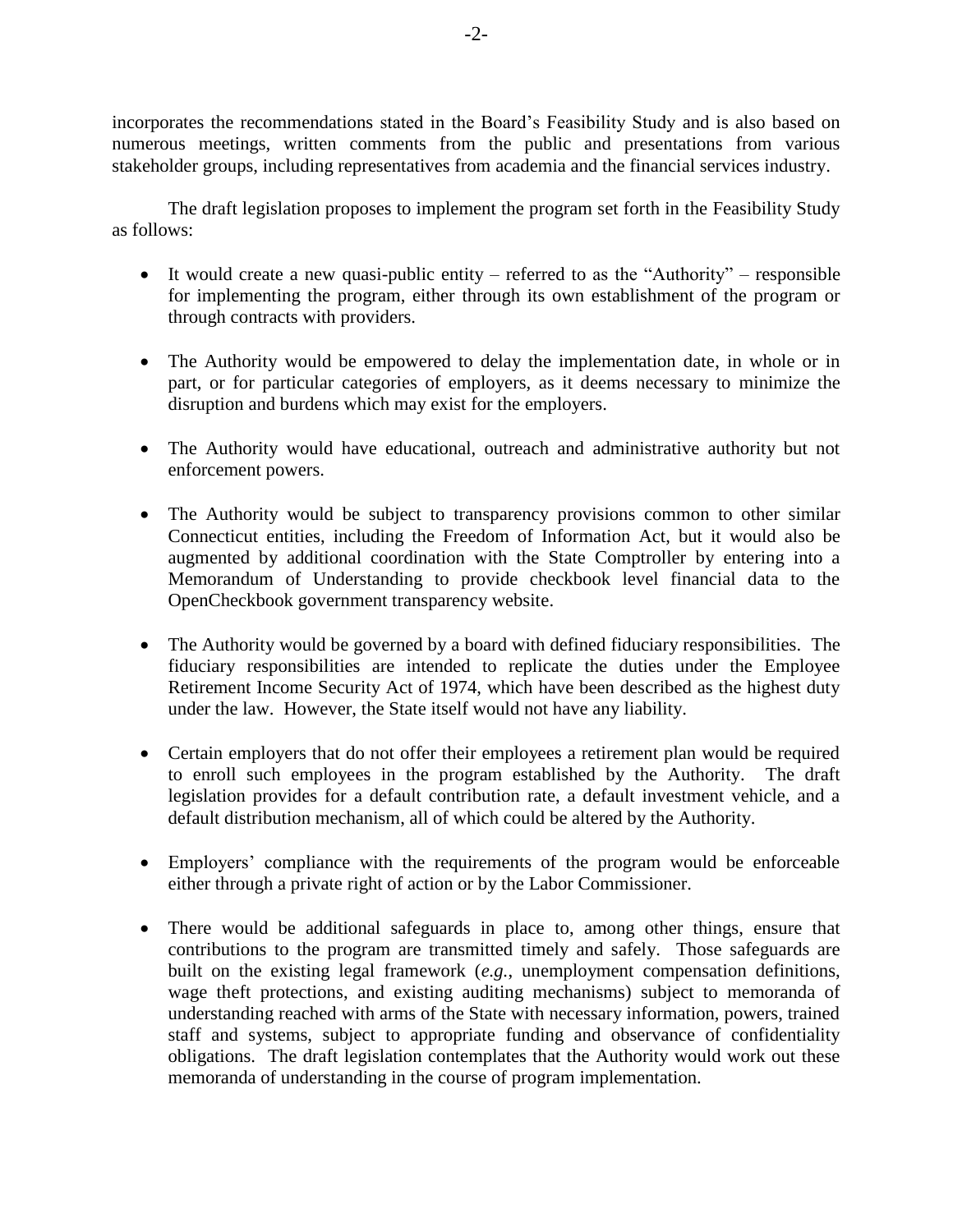We note that aspects of the Board's proposals are intended to be consistent with a proposed regulation from the U.S. Department of Labor interpreting the requirements of the Employee Retirement Income Security Act of 1974. *See* 80 Federal Register 72006 (Nov. 18, 2015). The draft legislation is intended to provide the Authority with the flexibility to adapt the program as necessary to comply with any final regulation.

Additional recommendations not specified in the draft legislation include requiring the private sector provider contracted for recordkeeping and/or investment management to take on any start-up costs to be repaid through the administrative fees of the program, and considering a remedy for retaliatory action by an employer against an employee using model language that exists in the paid sick leave law in C.G.S.A. Section 31-57v.

Please contact Genevieve Ballinger at [genevieve.ballinger@ct.gov](mailto:genevieve.ballinger@ct.gov) or (860) 702-3668 with any questions.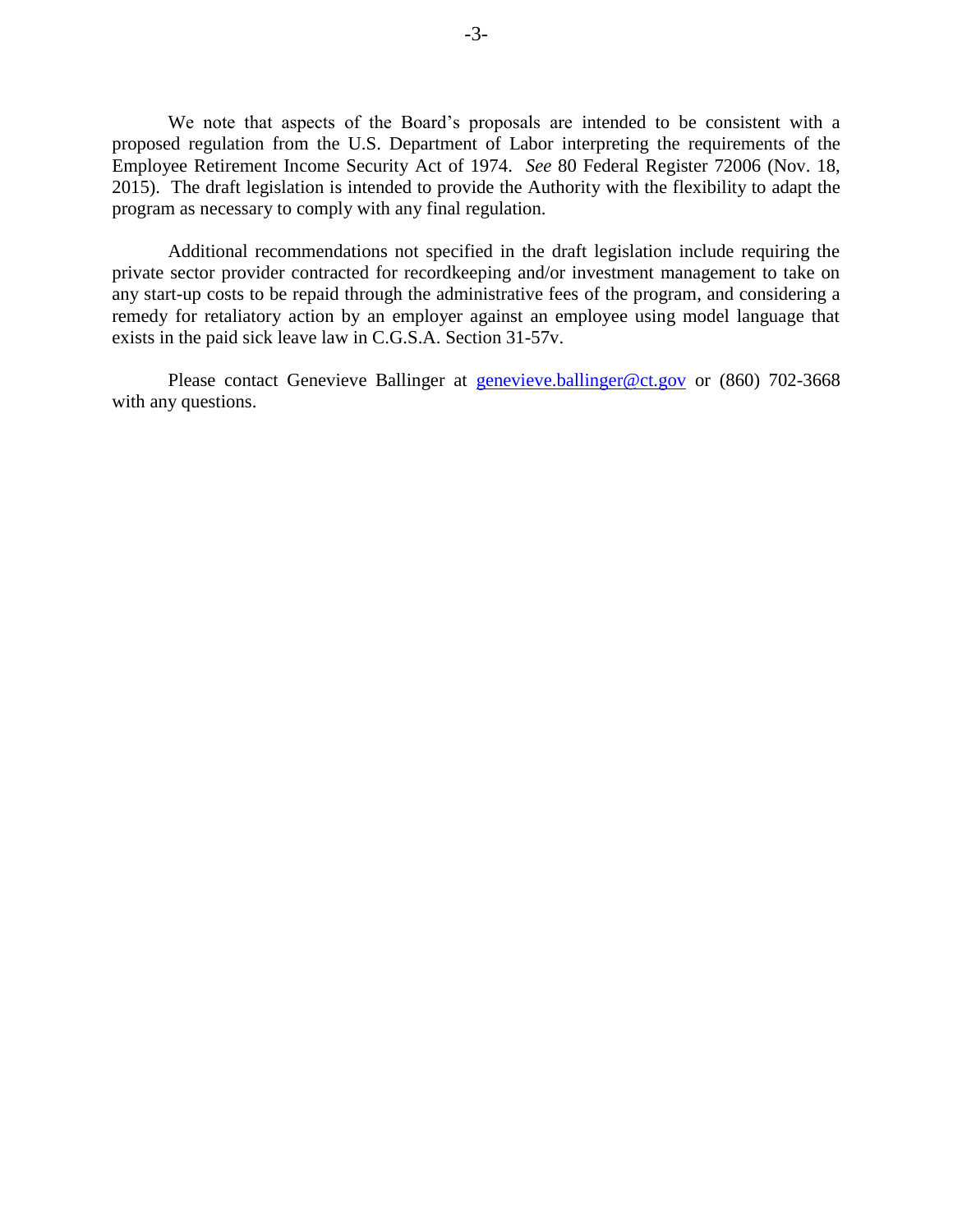### *AN ACT CREATING THE CONNECTICUT RETIREMENT SECURITY PROGRAM*

Be it enacted by the Senate and House of Representatives in General Assembly convened:

**Section. 1.** Sections 1 to 14 of this act shall be known and may be cited as the "Connecticut" Retirement Security Program Act."

**Section 2**. The Legislature finds and declares the following:

- (a) Connecticut workers without access to an employer-sponsored retirement plan need a seamless, lifelong savings system, providing them with the opportunity to build their assets and helping them to attain their future financial stability through a program that offers secure and portable retirement savings.
- (b) The lack of sufficient retirement savings poses a significant threat to the State's already strained safety net programs and also threatens to undermine Connecticut's fiscal stability and ongoing economic recovery.
- (c) The looming retirement security crisis increases the State's unemployment rate, as seniors are forced to work longer and fewer jobs are available for younger workers trying to enter the workforce.
- (d) Providing Connecticut workers with a reliable retirement income to supplement social security is optimal to ensure that workers accumulate the savings they need for a secure retirement. Establishing and offering a retirement savings program for workers without access to an employer-sponsored retirement plan or payroll deduction IRA would provide a vital supplement to social security income and would be an important step toward improving the retirement security of Connecticut employees.
- (e) Public Act 14-217 created the Connecticut Retirement Security Board to study the feasibility of creating a retirement savings program for its workers. On January 1, 2016, the Connecticut Retirement Security Board submitted a report to the legislature concluding that it would be feasible to create such a program and providing program design recommendations.
- (f) In creating an additional retirement savings program for its workers, Connecticut would supplement existing savings options, thus assisting Connecticut's working men and women to save for retirement. This program would be funded by the program's participants without incurring liabilities to the State.

**Section 3.** As used in this act:

(a) **Authority** means the Connecticut Retirement Security Authority established by Section 4 of this Act.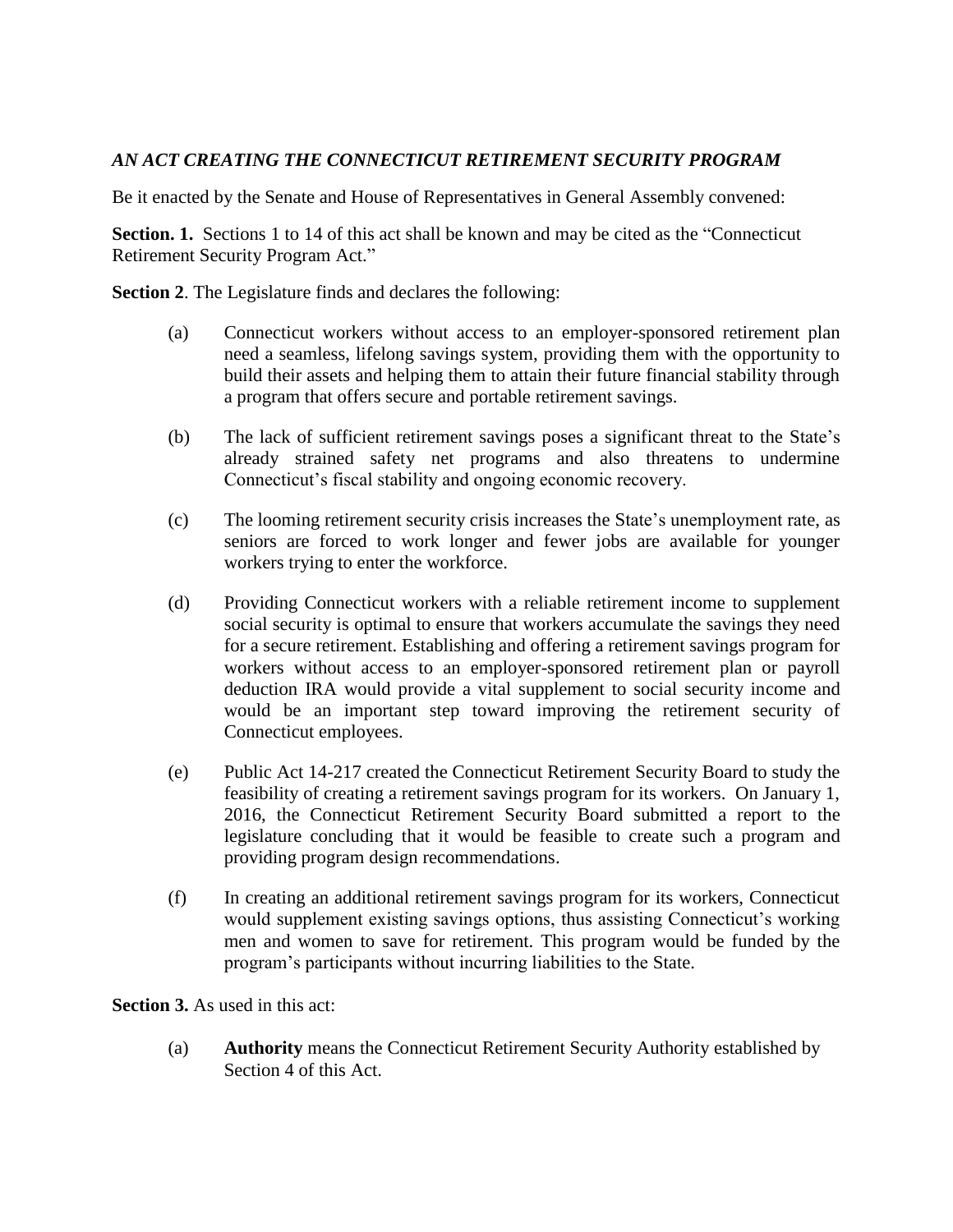- (b) **Beneficiary** means a person who may become eligible to receive a benefit under the program.
- (c) **Board** means the board of directors of the authority, responsible for implementing the program.
- (d) **Compensation** means "Taxable wages", as that term is defined in Section 31-  $222(b)(2)$  of the general statutes;
- (e) **Contribution level** means —

(1) the contribution rate selected by a participant at such time and in such manner as is determined by the program, which may be expressed as a percentage of Compensation or as a dollar amount up to the deductible amount for the participant's taxable year under section 219(b)(1) of the Internal Revenue Code; or

(2) in the absence of an affirmative election by the participant, 6 percent of compensation as is required to be reported under sections 6041 and 6051 of the Internal Revenue Code, or such other amount as determined by the program.

(f) **Covered employee** means an employee of a qualified employer who:

(1) is age 19 years or older;

(2) whose service is not excluded under section 31-222(a)(5) of the general statutes;

(3) has been employed by the qualified employer for at least 120 days; and

(4) performs services within Connecticut for purposes of Section 31-222 of the general statutes.

- (g) **Internal Revenue Code** means the federal Internal Revenue Code of 1986, 26 U.S.C. § 1 et seq., or any successor law, in effect for the calendar year.
- (h) **IRA** or **Individual Retirement Account** means a Roth IRA or a Traditional IRA.
- (i) **Participant** means any person participating in the program.
- (j) **Program** means the Connecticut Retirement Security Program established pursuant to this Act.
- (k) **Qualified employer** means any person, corporation, limited liability company, firm, partnership, voluntary association, joint stock association or other entity doing business in Connecticut during the calendar year, whether for profit or not for profit, except the term "qualified employer" does not include:

(1) An employer that did not employ on October first of the preceding calendar year 5 or more employees performing services in Connecticut for purposes of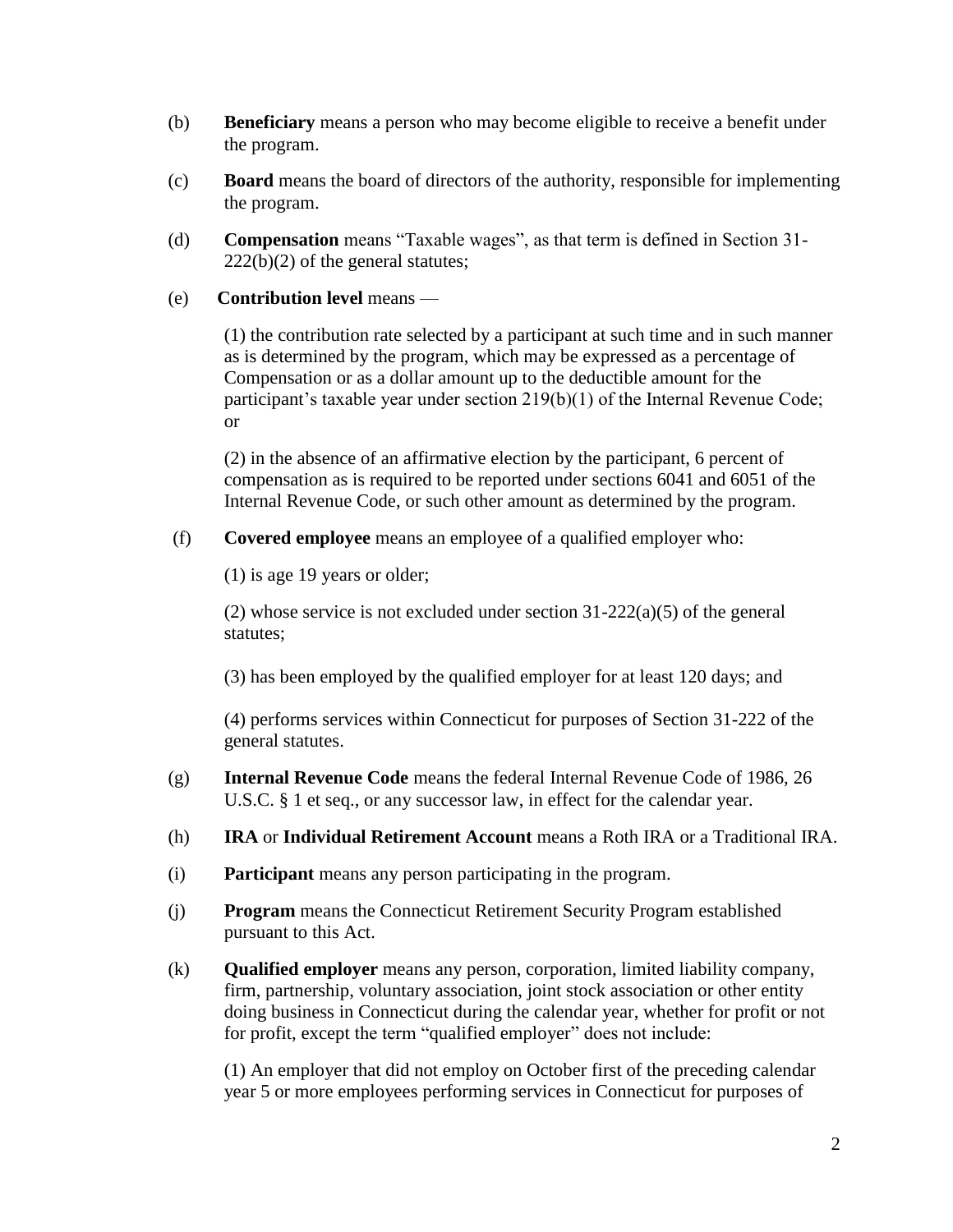Section 31-222 of the general statutes who each received at least \$5,000 of Compensation from the employer for such preceding calendar year, other than employees whose service is excluded under section 31-222(a)(5) of the general statutes;

(2) An employer that was not in existence at all times during the calendar year and the preceding calendar year; or

(3) The federal government, the State of Connecticut, its political subdivisions, or instrumentalities of the State.

- (l) **Roth IRA** means account described in section 408A of the Internal Revenue Code subject to all rules and regulations, as currently exist and may exist in the future, applicable to such accounts.
- (m) **Normal retirement age** means the age specified under section 401(a)(9) of the Internal Revenue Code or an earlier age as is chosen by the participant, except that in no case can the age be earlier than the age specified in 42 U.S.C.  $\S$  (1)(1).
- (n) **Traditional IRA** means an account described in section 408 of the Internal Revenue Code subject to all rules and regulations, as currently exist and may exist in the future, applicable to such accounts.

#### **Section 4. Establishment of the Program**

(a) There is created a body politic and corporate to be known as the "Connecticut Retirement Security Authority". The authority is constituted a public instrumentality and political subdivision of the state and the exercise by the program of the powers conferred by this chapter shall be deemed and held to be the performance of an essential public and governmental function. The powers of the authority shall be vested in and exercised by a board of directors which shall consist of seven members, each a resident of Connecticut, (1) one of whom shall be the State Treasurer who shall serve as an ex officio voting member, (2) one of whom shall be the State Comptroller who shall serve as an ex officio voting member, (3) one appointed by the speaker of the House of Representatives for a term of four years; (4) one appointed by the minority leader of the House of Representatives for a term of four years; (5) one appointed by the president pro tempore of the Senate for a term of four years; (6) one appointed by the minority leader of the Senate for a term of four years, and (7) one appointed by the Governor for a term of four years. At least one of the appointed members shall be a person having a favorable reputation for skill, knowledge and experience in the interests of employees in retirement savings; at least one of such appointed members shall be a person having a favorable reputation for skill, knowledge and experience in the interests of employers in retirement savings; and at least one of such appointed members shall be a person having a favorable reputation for skill, knowledge and experience in offering retirement savings products or advice. On or before the first day of July, annually, the appropriate official shall appoint a member or members to succeed those whose terms expire, each for a term of six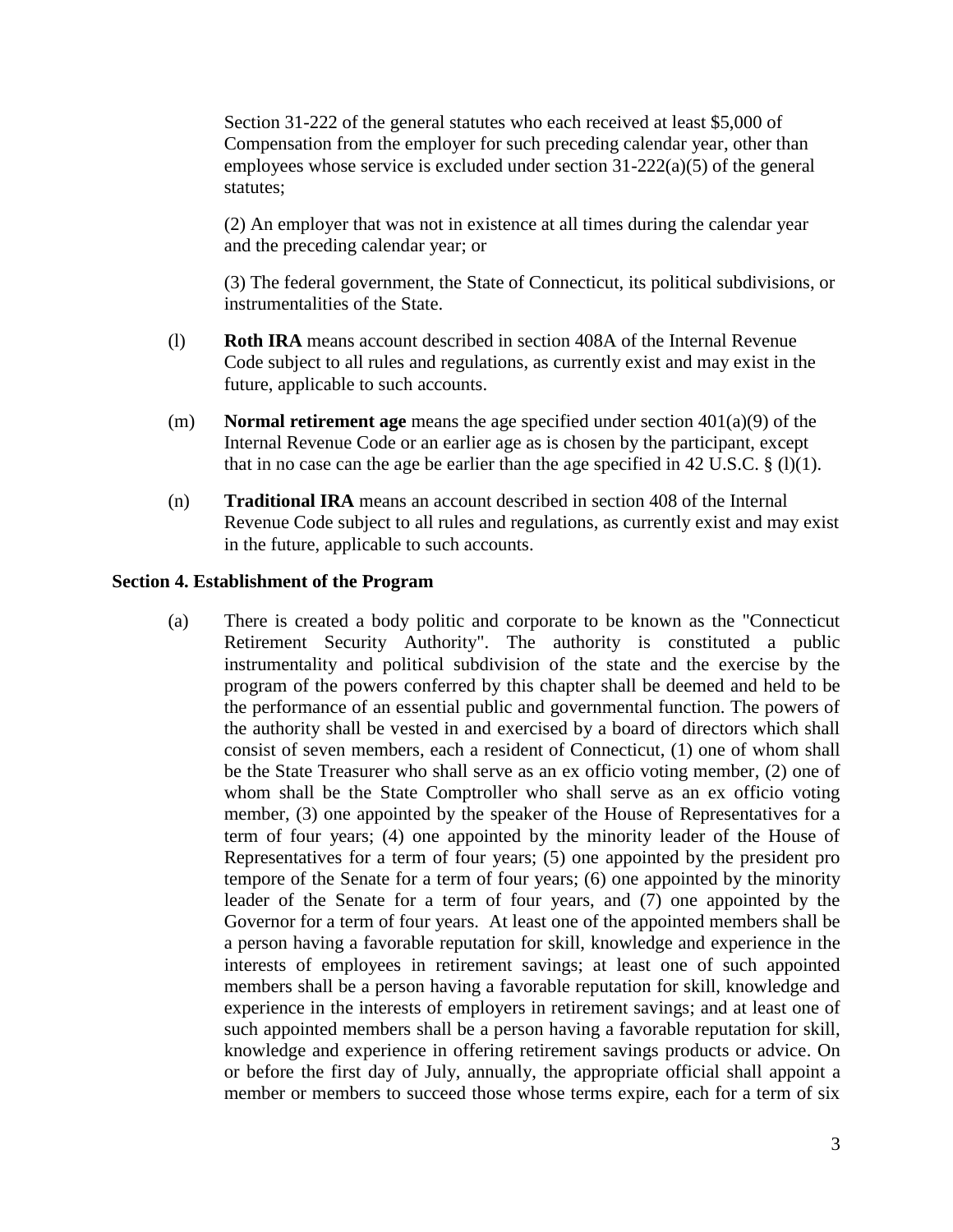years and until his successor is appointed and has qualified. The appropriate official shall fill any vacancy for the unexpired term. A member of the board shall be eligible for reappointment. Any member of the board may be removed by the Governor for misfeasance, malfeasance or willful neglect of duty. Each member of the board before entering upon his or her duties shall take and subscribe the oath or affirmation required by section 1 of article eleventh of the State Constitution. A record of each such oath shall be filed in the office of the Secretary of the State. The State Treasurer and the State Comptroller may each designate a deputy or any staff member to represent him as a member at meetings of the board with full power to act and vote on his behalf.

- (b) The chairperson of the board shall be appointed by the Governor with the advice and consent of both houses of the General Assembly. The board shall annually elect one of its members as vice-chairman. The board may appoint an executive director and assistant executive director, who shall not be members of the board and who shall serve at the pleasure of the board. The executive director and assistant executive director shall be employees of the Authority and shall receive such compensation as shall be fixed by the board.
- (c) The executive director shall supervise the administrative affairs and technical activities of the program in accordance with the directives of the board. The executive director shall keep a record of the proceedings of the program and shall be custodian of all books, documents and papers filed with the program, the minute book or journal of the program, and its official seal. The executive director or another authorized officer may cause copies to be made of all minutes and other records and documents of the program and may give certificates under the official seal of the program to the effect that such copies are true copies, and all persons dealing with the program may rely upon such certificates.
- (d) (1) Four members of the board shall constitute a quorum. The affirmative vote of four of the members of the board shall be necessary for any action taken by the board. No vacancy in the membership of the board shall impair the right of a quorum of members to exercise all the rights and perform all the duties of the board. Any action taken by the board under the provisions of this act may be authorized by resolution at any regular or special meeting, and each such resolution shall take effect immediately and need not be published or posted.

(2) The board of directors may delegate to three or more of its members such board powers and duties as it may deem proper.

(e) Before any IRA is offered pursuant to the provisions of this act, the chairman and vice-chairman of the board of directors, the executive director and any other member of the board authorized by resolution of the board to handle funds or sign checks of the program and any other authorized officer shall execute a surety bond in the penal sum of fifty thousand dollars, or in lieu thereof the chairman shall obtain a blanket position bond covering the executive director and every member of the board and other employee or authorized officer of the authority in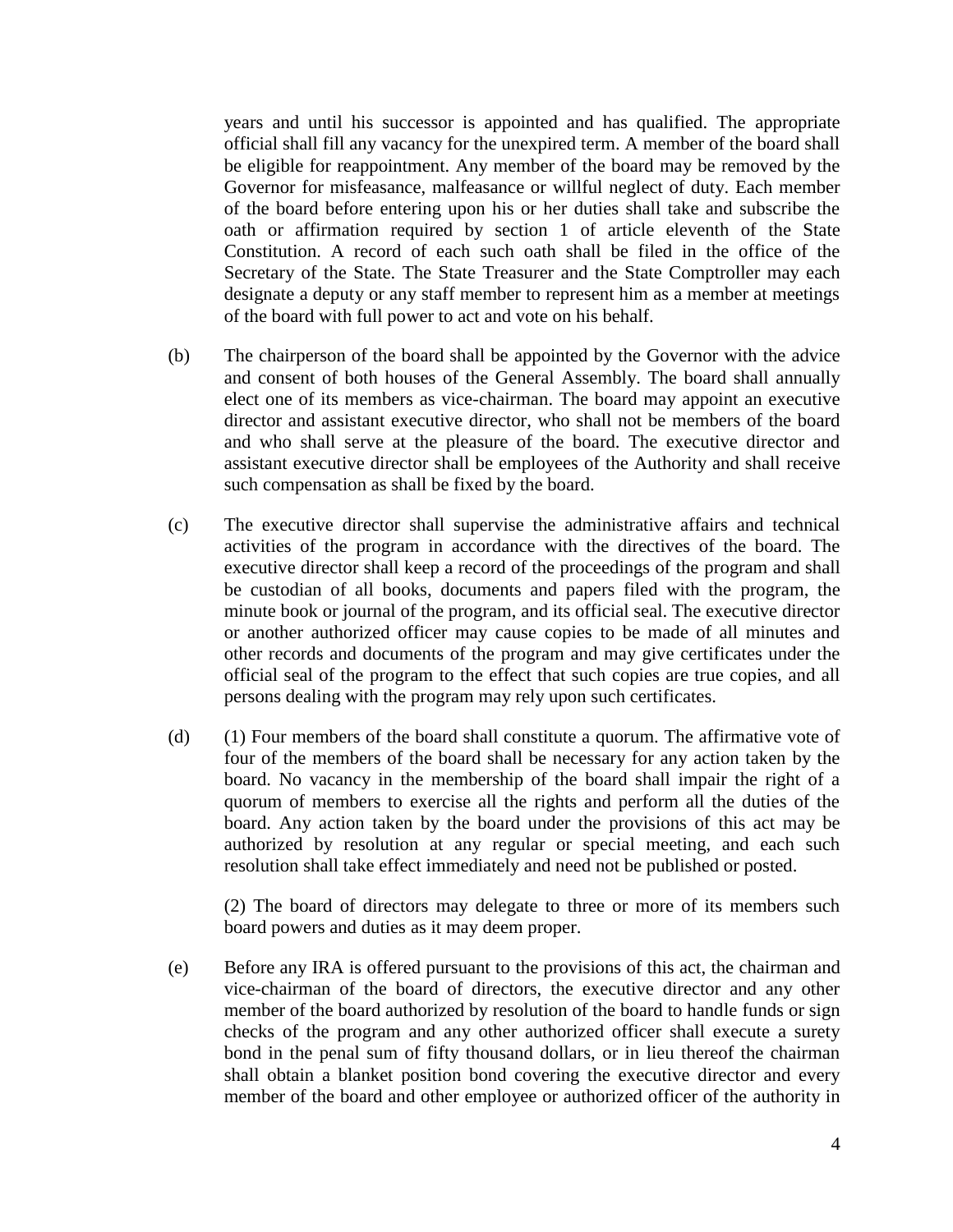the penal sum of fifty thousand dollars. Each such bond shall be conditioned upon the faithful performance of the duties of the principal or the members, executive director and other authorized officers or employees, as the case may be, shall be executed by a surety company authorized to transact business in the state as surety, and shall be filed in the office of the Secretary of the State. The cost of each such bond shall be paid by the authority.

- (f) The members of the board shall receive no compensation for the performance of their duties hereunder but each such member shall be paid the necessary expenses incurred by such member while engaged in the performance of such duties.
- (g) (1) No member of the board or officer, agent or employee of the authority shall, directly or indirectly, have any financial interest in any corporation, business trust, estate, trust, partnership or association, two or more persons having a joint or common interest, or any other legal or commercial entity contracting with the authority. Any individual who violates the provisions of this subsection shall be fined not less than fifty dollars or more than one thousand dollars or imprisoned not more than thirty days, or both.

(2) Notwithstanding the provisions of subdivision (1) of this subsection or the provisions of any other law, it shall not be or constitute a conflict of interest or violation of the provisions of said subdivision or the provisions of any other law for a trustee, director, officer or employee of a bank, investment advisor, investment company or investment banking firm, or for a person having the required favorable reputation for skill, knowledge and experience in retirement savings, to serve as a member of the board; provided, in each case to which the provisions of this subdivision are applicable, such trustee, director, officer or employee of such a firm abstains from discussion, deliberation, action and vote by the board in specific respect to any undertaking pursuant to this act in which such firm has a direct interest separate from the interests of all similar firms generally.

(h) The board of directors of the authority shall adopt written procedures, in accordance with the provisions of section 1-121, for:

(1) Adopting an annual budget and plan of operations, including a requirement of board approval before the budget or plan may take effect;

(2) hiring, dismissing, promoting and compensating employees of the authority, including an affirmative action policy and a requirement of board approval before a position may be created or a vacancy filled;

(3) acquiring real and personal property and personal services, including a requirement of board approval for any nonbudgeted expenditure in excess of five thousand dollars;

(4) contracting for financial, legal, and other professional services, including a requirement that the authority solicit proposals at least once every three years for each such service which it uses, except that for any firm contracting to provide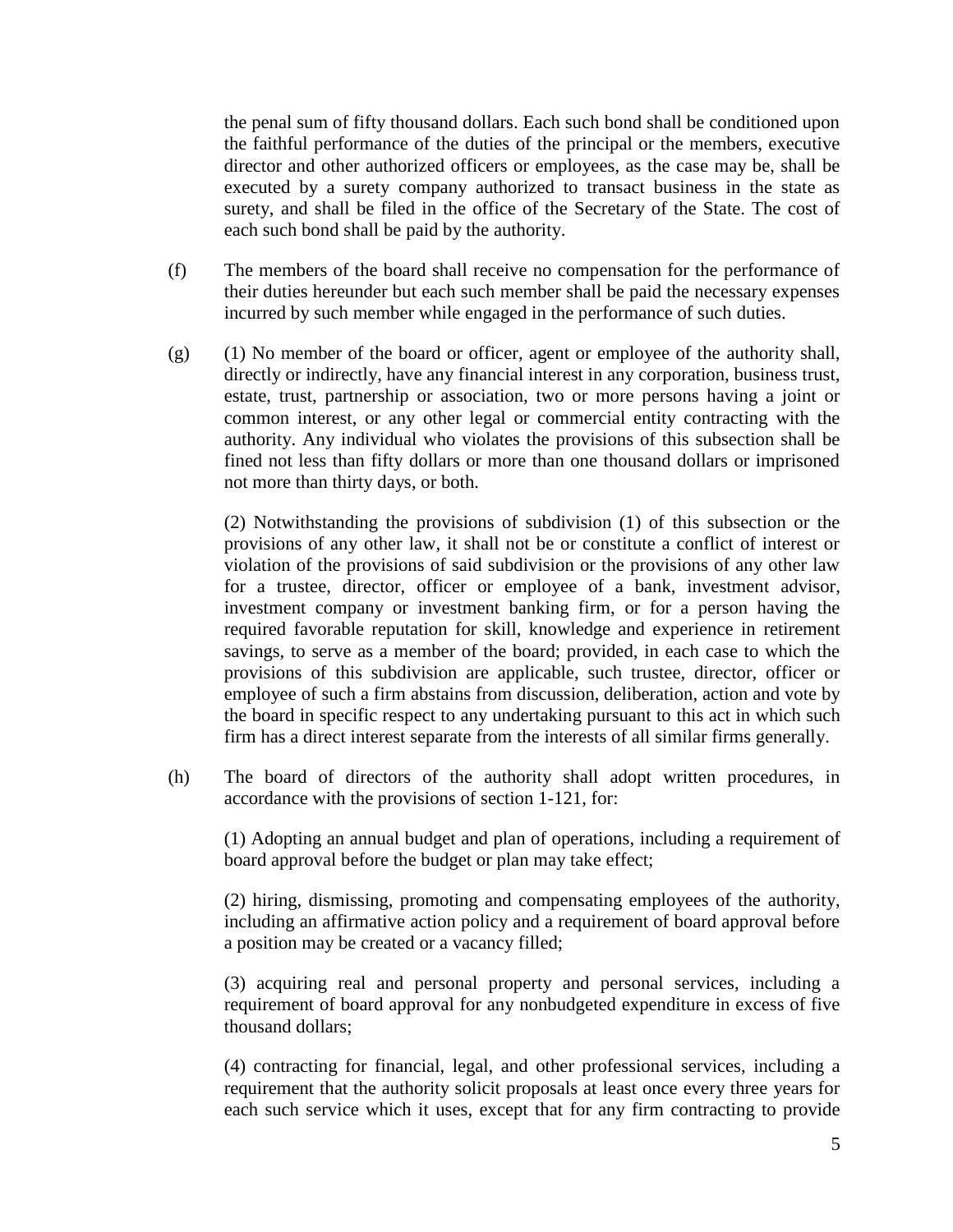custodial, recordkeeping, or other services for the provision of an IRA, such solicitation shall be at least once every ten years; and

(5) the use of surplus funds to the extent authorized under this act or other provisions of the general statutes.

- (i) The authority shall continue as long as the program shall be in effect and until its existence is terminated by law. Upon termination of the existence of the authority, all its rights and properties shall pass to and be vested in the state of Connecticut.
- (j) The provisions of section 1-125, and this subsection shall apply to any officer, director or employee of the authority. Any such person shall not be personally liable for the debts, obligations or liabilities of the authority as provided in said section 1-125.

### **Section 5**. **Purposes of Authority**

(a) The purpose of the authority shall be to establish a program for the enrollment of employees not covered by a retirement program provided by their employer in an IRA, and for this purpose the authority is authorized and empowered:

(1) To adopt bylaws for the regulation of its affairs and the conduct of its business;

- (2) To adopt an official seal and alter the same at pleasure;
- (3) To maintain an office at such place or places in the state as it may designate;
- (4) To sue and be sued in its own name, plead and be impleaded;

(5) To establish criteria and guidelines for the retirement programs to be offered pursuant to this Act;

(6) To receive and accept from any source loans, contributions or grants, including money, property, labor, and other things of value from any source for or in aid of a retirement program and, when desirable, to use such funds, property or labor only for the purposes for which it was loaned, contributed or granted;

(7) To contract with financial institutions or other organizations offering or servicing retirement programs. The authority may require that each participant be charged a fee to defray the costs of the program. The amount and method of collection of such fee shall be determined by the authority;

(8) To employ attorneys, accountants, consultants, financial experts, loan processors, banks, managers, and such other employees and agents as may be necessary in its judgment, and to fix their compensation;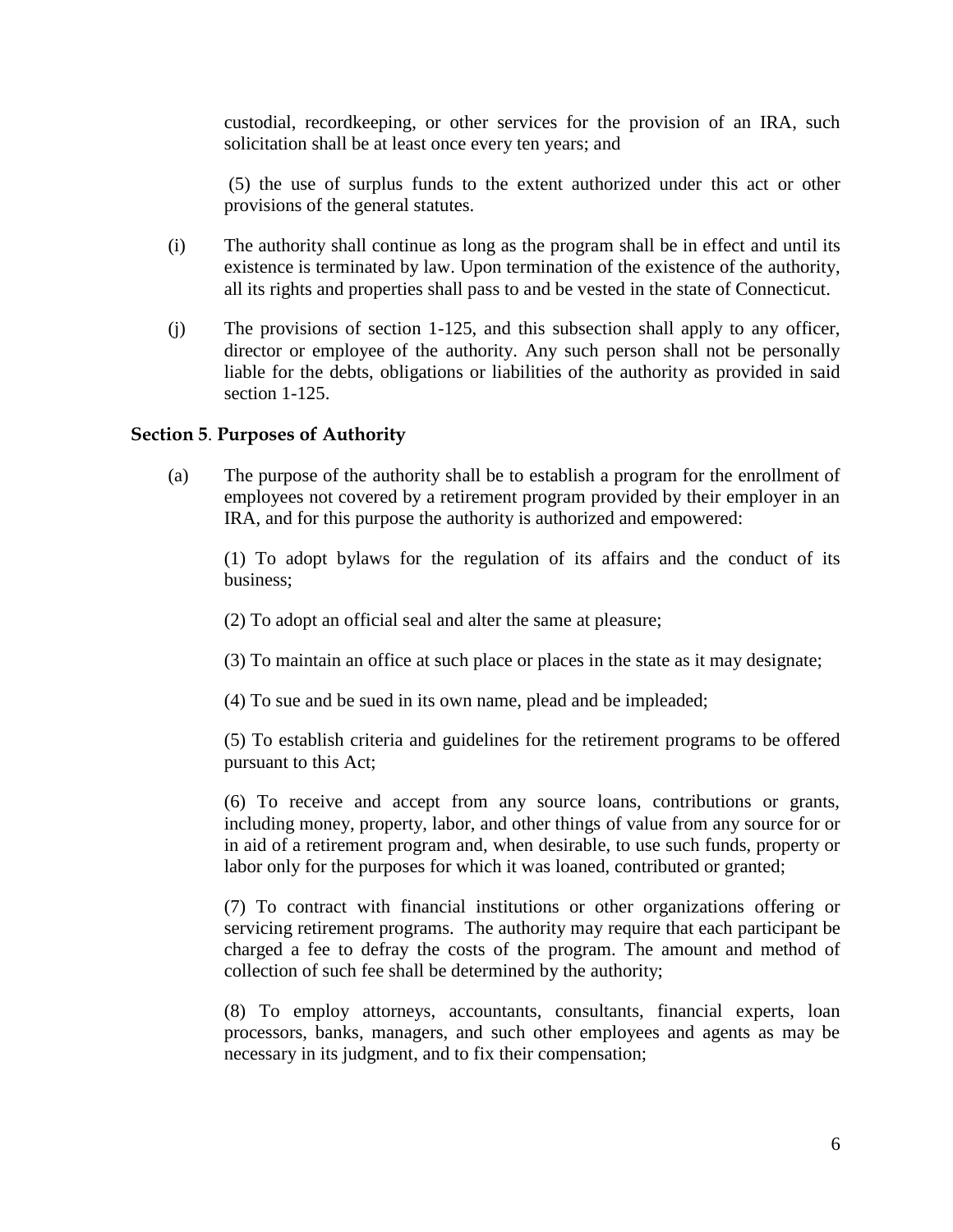(9) To charge and equitably apportion among participants its administrative costs and expenses incurred in the exercise of the powers and duties granted by this act;

(10) To borrow working capital funds and other funds as may be necessary for start-up and continuing operations, as long as such funds are borrowed in the name of the authority only. Such borrowings shall be payable solely from revenues of the authority;

(11) To do all things necessary or convenient to carry out the purposes of this act;

(12) To make and enter into all contracts and agreements necessary or incidental to the performance of its duties and the execution of its powers under this act, including contracts and agreements for such professional services as the board of directors shall deem necessary, including, but not limited to, financial consultants, lawyers, and service providers;

(13) To establish policies and procedures for the protection of program participants' personal information; and

(14) To enter into a Memorandum or Memoranda of Understanding with the Connecticut Department of Labor and any other state agency regarding the gathering or dissemination of information necessary for the operations of the program and for reasonable sharing of costs of the gathering and dissemination of such information, subject to such obligations of confidentiality as may be agreed or required by law. The Authority is also authorized to enter into a Memorandum or Memoranda of Understanding with the Connecticut Department of Labor and any other state agency regarding the reasonable sharing of costs for any enforcement activities conducted pursuant to Section 12 of this Act. Each state agency is also authorized to enter into such a Memorandum or Memoranda of Understanding.

### **Section 6. Participant Disclosure**

(a) The program shall maintain and make available a participation disclosure providing background information on participation in the program, including the following information:

(1) the benefits and risks associated with making contributions to the program;

(2) the mechanics of how to make contributions to the program, including an election form;

(3) a notice regarding the default contribution level should no other election be made;

(4) how to opt out of the program by making a zero contribution level election;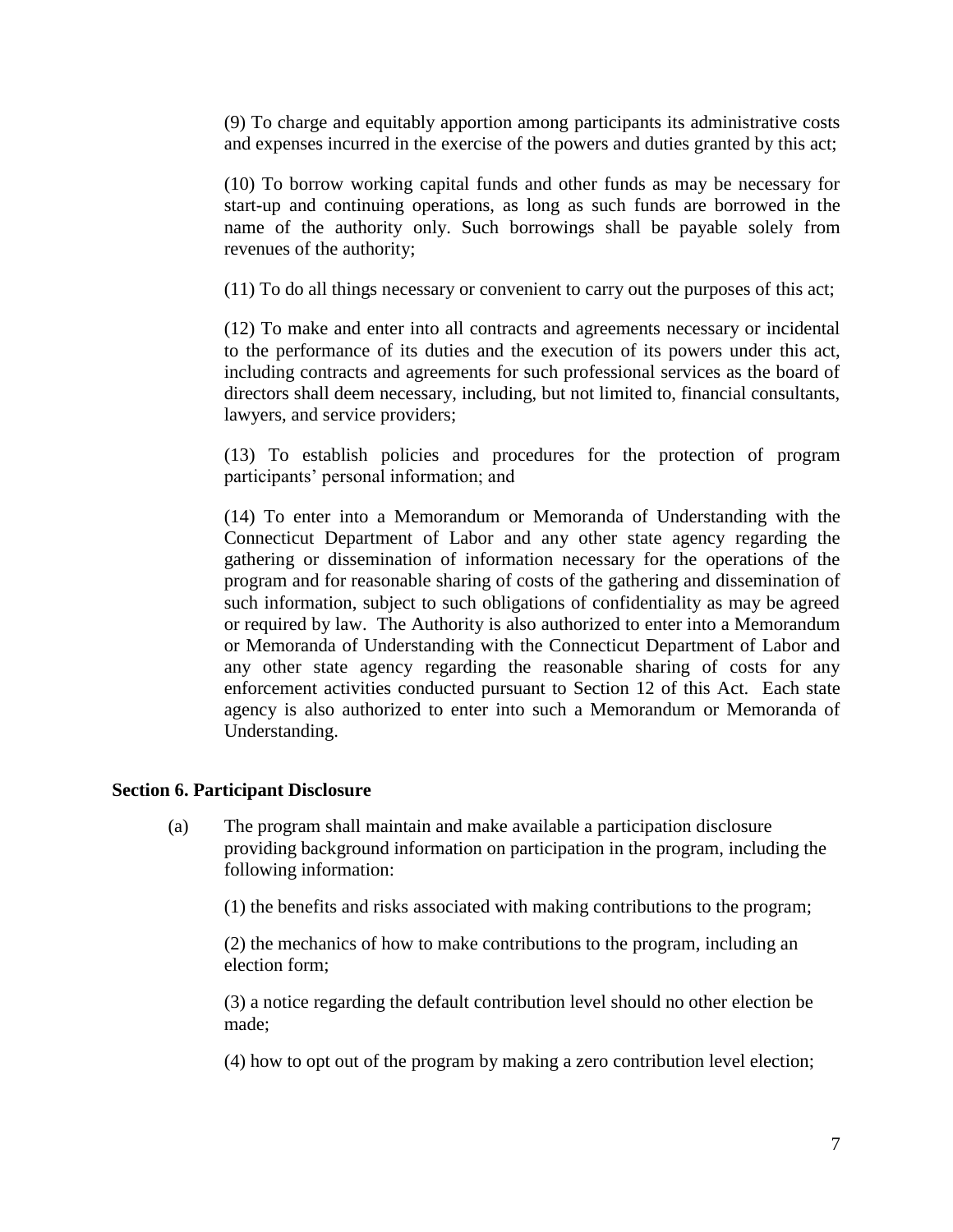(5) the process for withdrawal of retirement savings, including how the tax treatment of withdrawals may differ between Roth and Traditional IRAs available under the program;

(6) how to obtain additional information on the program, including information regarding investment options under the program; and

(7) such other information as the program may determine is necessary or advisable to provide to participants, potential participants, and employers.

(b) The program shall provide, or cause to be provided, to participants quarterly statements indicating —

(1) the account balance in each participant's IRA, including the value of the participant's investment in each investment option selected by the participant;

(2) the amount of fees charged to each participant's IRA and a description of the services to which the charge relates; and

(3) at the election of the program, an estimate of the amount of income the account is projected to generate in retirement based on reasonable assumptions.

- (c) The program shall annually provide, or cause to be provided, to participants information on fees that may be imposed by the program and through program investment options, and information about investment options, which may be provided in the form of a prospectus or similar document.
- (d) The program may make available education materials, including materials explaining the benefits of saving for retirement, the consequences of making withdrawals, and the benefits of the lifetime income investment option described in section 11(b).
- (e) The authority may, in its discretion, establish policies and procedures for the electronic dissemination of the disclosures in this section.

### **Section 7. Establishment of Participant IRAs**

- (a) The program shall provide for the establishment and maintenance of Individual Retirement Accounts for each program participant. Such Individual Retirement Accounts may be established and maintained directly by the program or third party entities in the business of establishing and maintaining Individual Retirement Accounts. Program assets shall be held in trust or custodial accounts meeting the requirements of section 408(a) or 408(c), respectively, of the Internal Revenue Code, and any other applicable federal law requirements. Program participants shall have the right to elect whether to contribute to a Traditional IRA or a Roth IRA. In the absence of an affirmative election, the program shall establish a Traditional IRA for the participant.
- (b) Interest, investment earnings, and investment losses shall be allocated to participants' IRAs. A participant's benefit under the program shall be equal to the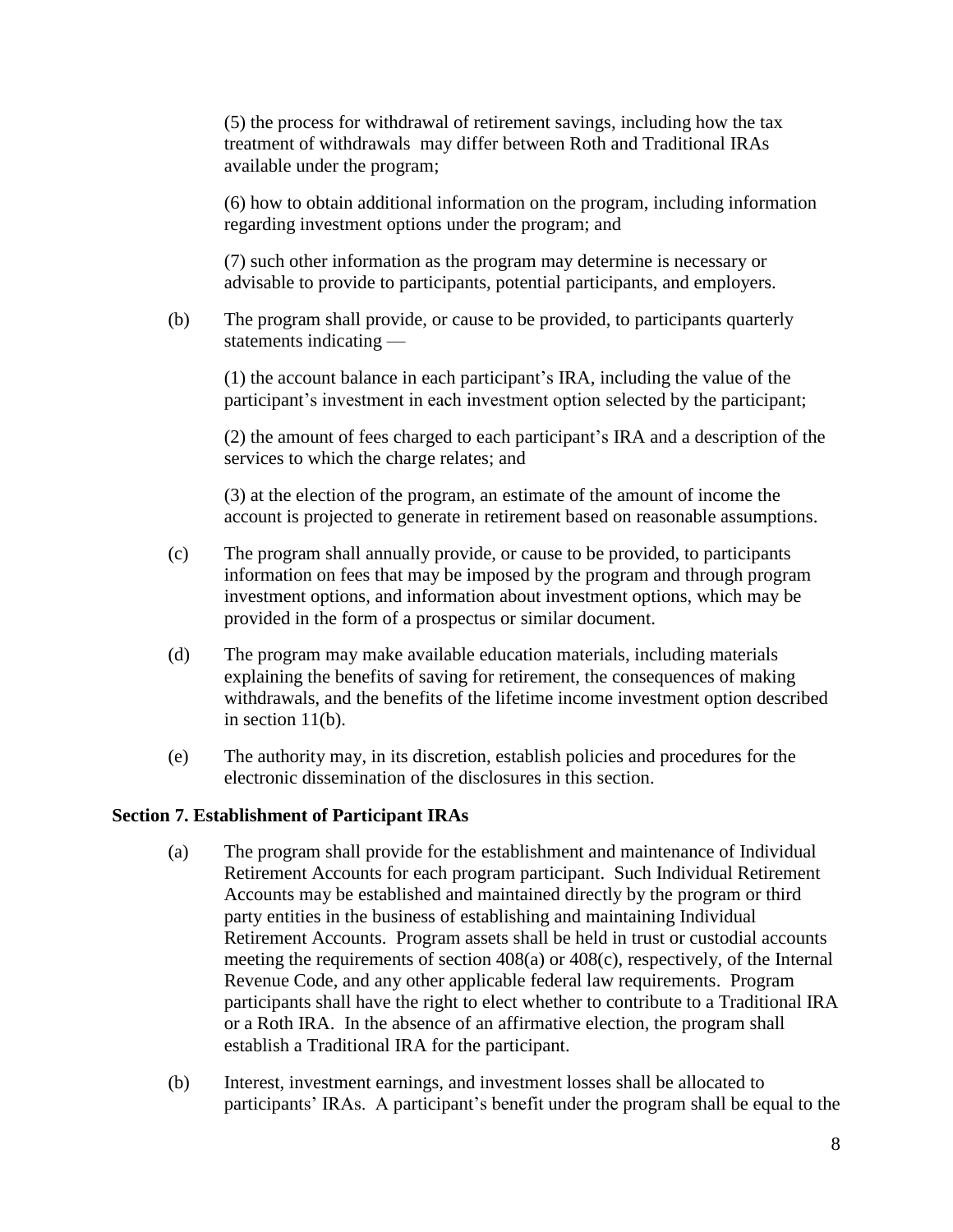balance in the participant's IRA as of any applicable measurement date established by the program.

- (c) The authority shall endeavor to establish, or cause to be established, processes to prevent a participant's contributions to the program alone from exceeding the deductible amounts under section 219(b)(1) of the Internal Revenue Code for the participant's tax year.
- (d) The State shall have no liability for the payment of any benefit to any participant or beneficiary in the program. The authority shall have no liability for the payment of any benefit to any participant or beneficiary in the program except with respect to Individual Retirement Accounts established and maintained directly by the authority.

### **Section 8. Fiduciary Responsibilities**

(a) The authority, the individual members of the board, and all persons serving as program staff shall discharge their duties with respect to the program solely in the interest of the program's participants and beneficiaries and as follows:

(1) for the exclusive purposes of providing benefits to participants and beneficiaries and defraying reasonable expenses of administering the program; and

(2) by investing with the care, skill, prudence, and diligence under the prevailing circumstances that a prudent person acting in a like capacity and familiar with those matters would use in the conduct of an enterprise of a like character and with like aims.

(b) The authority shall, to the extent reasonable and practicable, require any agents engaged or appointed by the authority to abide by the standard of care described in subsection (a) of this section.

### **Section 9. Participation in the Program**

(a) Participation by qualified employers:

(1) Each qualified employer shall provide each covered employee the disclosure described in section 6(a) within 30 days of the employee becoming a covered employee, or such other time period as established by the program, and at least annually thereafter. Employers that are qualified employers on the date of enactment of this Act shall provide the disclosure described in section 6(a) to each covered employee on or before July 1, 2017, or such other date as may be set by the authority.

(2) Within 60 days of providing the disclosure in subsection (a)(1), or such other time period as established by the authority, and subject to subsection (3), each qualified employer shall automatically enroll (within the meaning of section 31-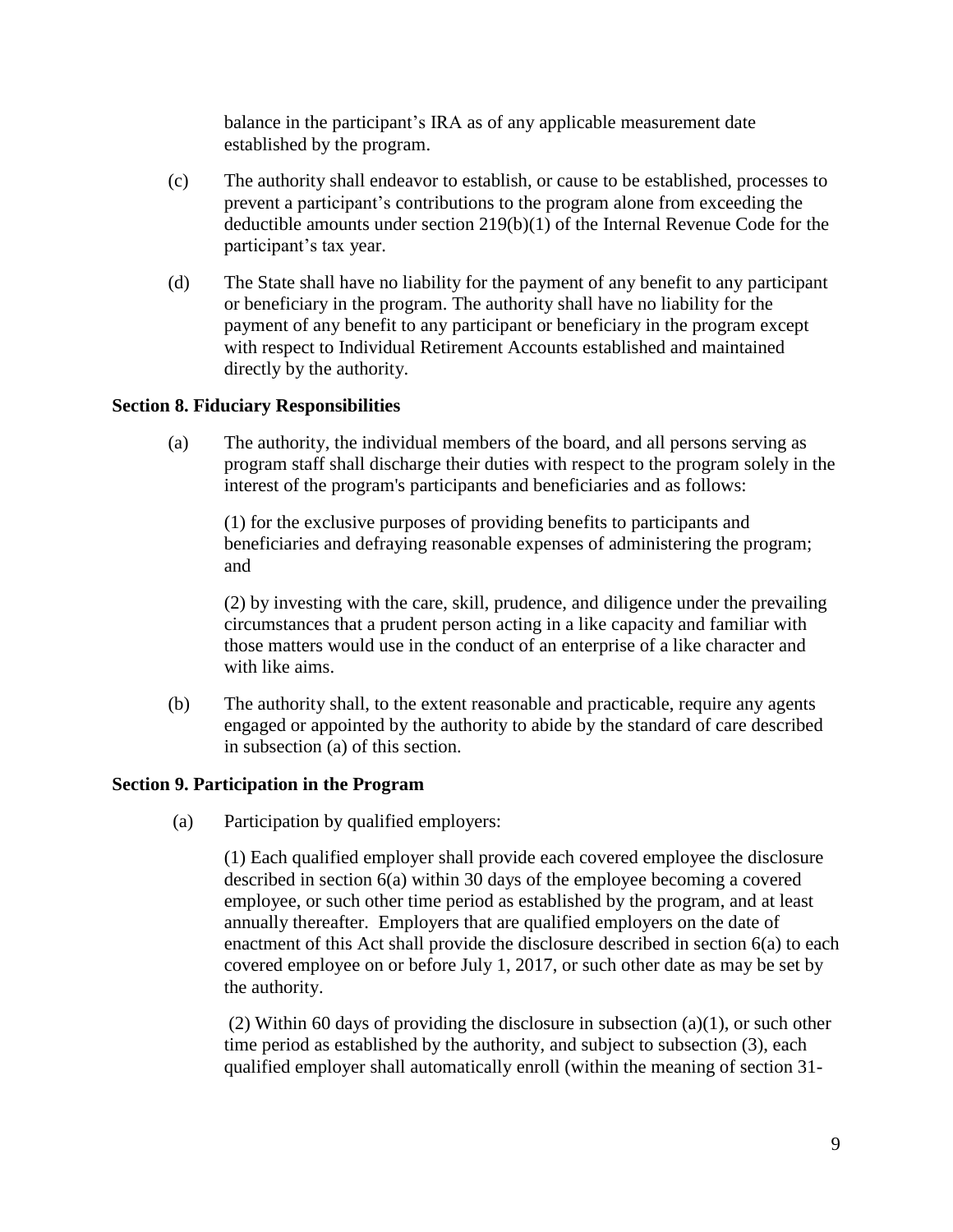71j of the General Statutes) each of its covered employees as a participant in the program at the participant's contribution level.

(3) A covered employee may elect not to participate in the program by selecting a contribution level of zero.

(4) (i) Except as provided in subsection (ii), a qualified employer shall not be subject to subsections (1) or (2) if such employer maintains a retirement plan or arrangement described under section  $219(g)(5)$  of the Internal Revenue Code or any other arrangement as approved by the Authority. (ii) Notwithstanding subsection (i), a qualified employer shall be subject to subsections  $(1)$  and  $(2)$ with respect to a covered employee meeting either of the following conditions:

> (A) the covered employee is not offered a retirement plan or arrangement described in section  $219(g)(5)$  of the Internal Revenue Code or any other arrangement as approved by the Authority and is reasonably expected to complete at least 1000 hours of service for the qualified employer in the calendar year; or

> (B) the covered employee is not offered a retirement plan or arrangement described in section  $219(g)(5)$  of the Internal Revenue Code or any other arrangement as approved by the Authority and has completed at least 500 hours of service for the qualified employer in 2 consecutive calendar years.

(iii) A qualified employer will not be treated as maintaining a retirement plan or arrangement described in paragraph (i) if as of the first day of the preceding calendar year, no new participant may be enrolled in the retirement plan or arrangement and no contributions are made by or on behalf of current participants to the retirement plan or arrangement since such day.

(5) This subsection (a) shall be effective as of July 1, 2017. The authority may, in its sole discretion, defer the effective date, in whole or in part, or for particular categories of employers, as it deems necessary to effectuate the purposes of the Act in a manner which minimizes the disruption and burdens which may exist for the employer.

- (b) An employer shall not be permitted to make a contribution to the program.
- (c) An employer that is not a qualified employer may elect to make the program available to its employees subject to such rules and procedures as may be established by the authority. Such an employer shall provide its employees with the disclosure described in section  $6(a)(1)$  prior to making the program available. Paragraph (a)(2) and Section  $3(e)(2)$  shall not apply to such an employer's employees.
- (d) Any person who is not enrolled in the program under section  $(a)(1)$  may elect to become a participant in the program at any time subject to such rules and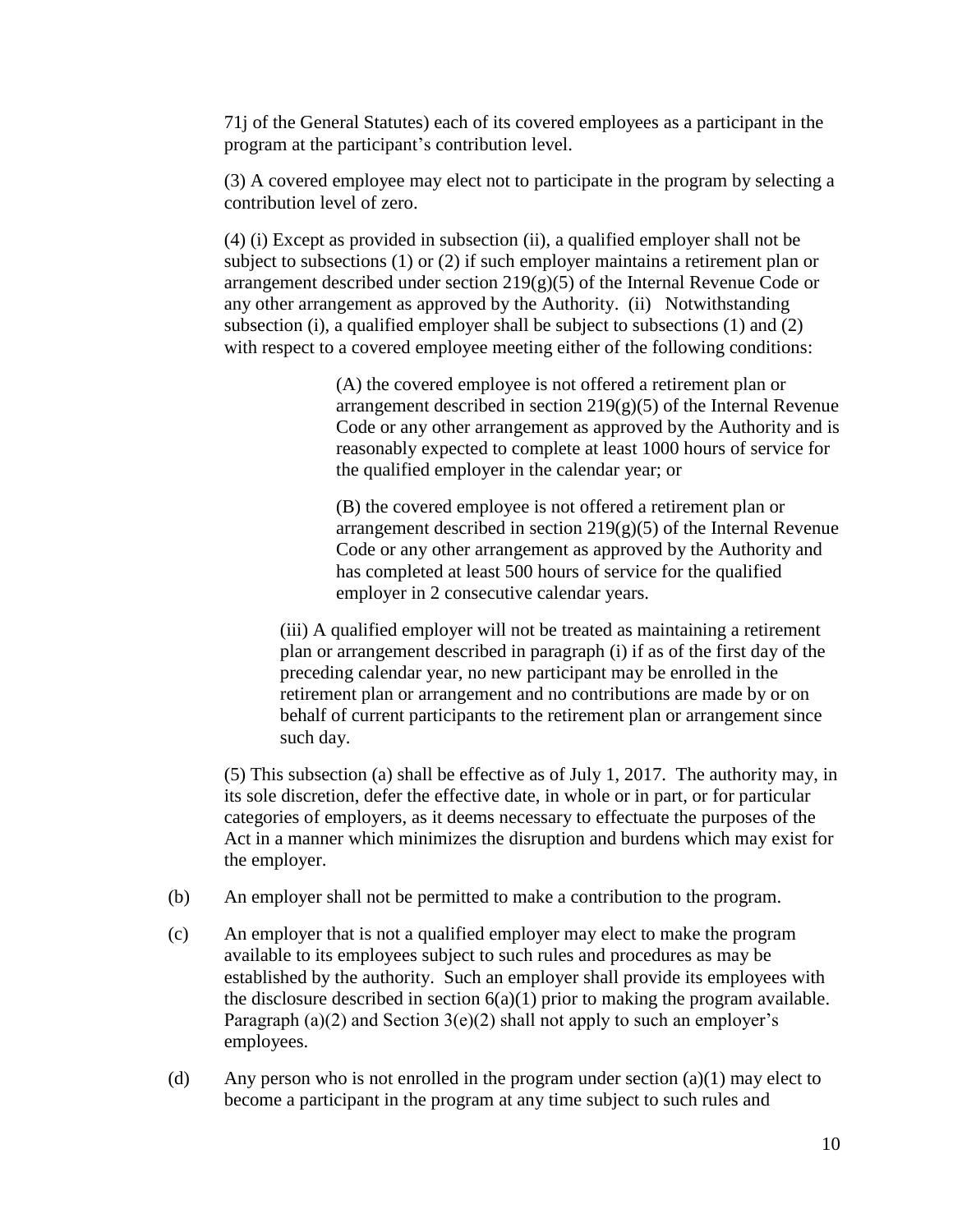procedures established by the program. The authority shall provide the notice described in paragraph (a)(1) at or before enrollment.

- (e) To the extent permitted under the Internal Revenue Code, the program shall permit any person to establish or contribute to an IRA maintained for such person under the program by rolling over funds from an existing retirement savings vehicle.
- (f) An employer that withholds a contribution from an employee's compensation in connection with the program shall transmit such contribution on the earliest date the amount withheld from the covered employee's compensation can reasonably be segregated from the employer's assets, but in no case later than the  $15<sup>th</sup>$ business day of the month following the month in which the employee's contribution amounts are withheld from the employee's paycheck.

### **Section 10. Program Investments**

The program shall provide for each participant's account to be invested in (i) an ageappropriate target date fund, except as provided in section 11(b), or (ii) such other investment vehicles as the authority may determine.

### **Section 11. Distributions**

- (a) The authority shall establish rules and procedures governing the distribution of funds from the program. Such rules and procedures shall allow for such distributions and withdrawals as may be permitted or required by the program and the applicable provisions of the Internal Revenue Code.
- (b) Provided that the authority determines it to be feasible and cost effective, the authority shall cause:

(1) a lifetime income investment to be designated for the program intended to provide participants with a guaranteed source of retirement income for life;

(2) one year in advance of a participant's normal retirement age, to be provided to the participant a disclosure explaining –

(i) the rights and features of the lifetime income investment;

(i) that once the participant reaches normal retirement age, 50 percent of the participant's account will be invested in the lifetime income investment; and

(ii) that the participant can elect to invest a higher percentage of the participant's account in the lifetime income option;

(3) on the participant's normal retirement age, to be invested 50 percent of the participant's account, or such higher amount as specified by the participant, in the lifetime income investment;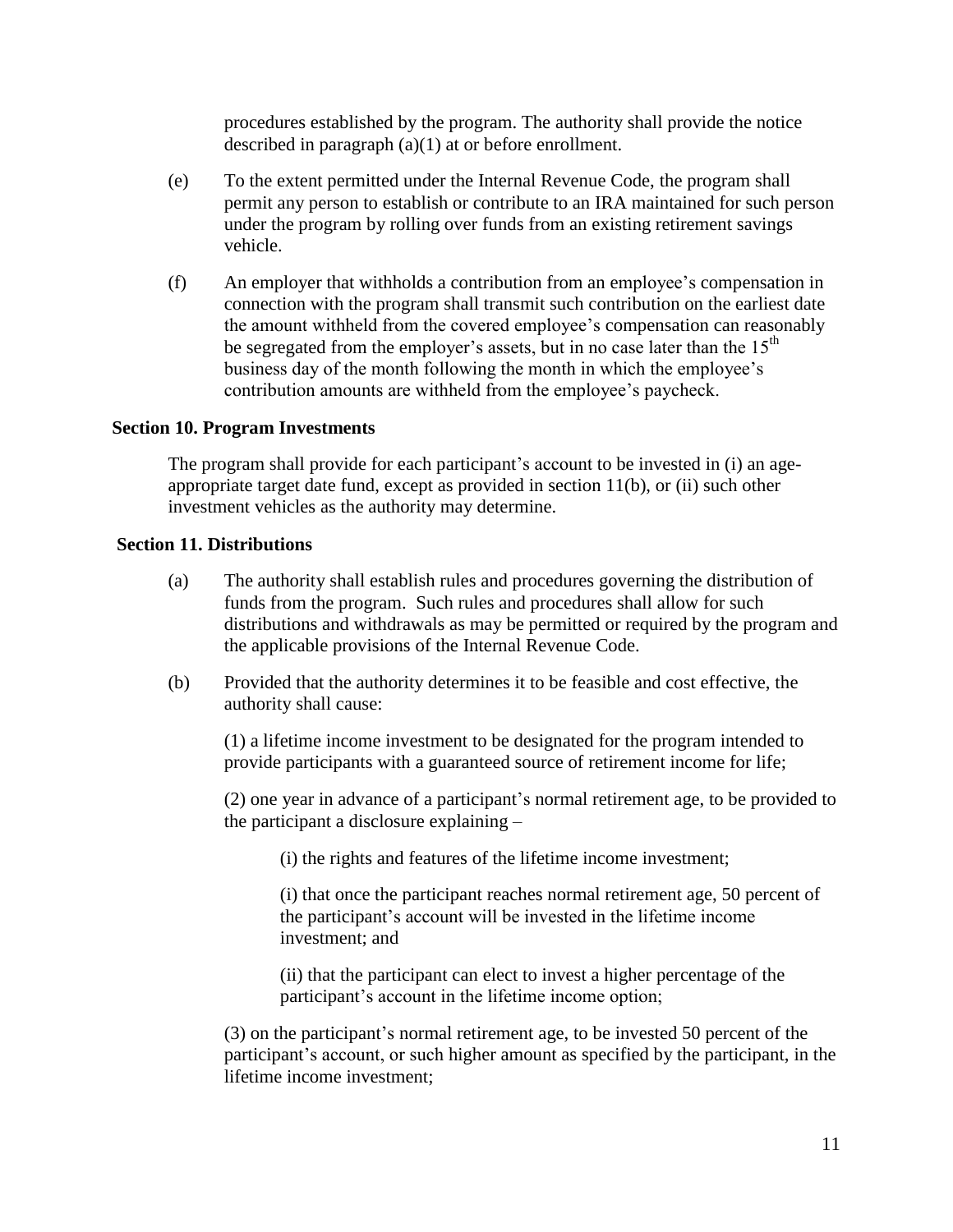(4) participants to be permitted to elect a date not earlier than normal retirement age on which to start receiving distributions, provided that, in the absence of an election, distributions shall commence within 90 days after the participant reaching normal retirement age; and

(5) procedures to be established for participants to elect a higher percentage of their account to invest in the lifetime income investment.

### **Section 12. Enforcement and Reporting**

- (a) The Attorney General of Connecticut is hereby empowered to investigate potential violations of section 8. If a violation is found, the Attorney General may bring a civil action in a court in the State. With respect to violations of section 8 by the authority, the individual members of the board, and persons serving as authority staff, the remedies available to a court shall be limited to injunctive relief. There shall be no private right of action under section 8.
- (b) Failing to remit contributions to the program in the time period specified in section 9(f) shall be a violation of section 31-71e of the General Statutes.
- (c) If a qualified employer fails to enroll a covered employee as required under section 9(a), such covered employee, or the Labor Commissioner, may bring a civil action to require the qualified employer to enroll the covered employee and shall recover such costs and reasonable attorney's fees as may be allowed by the court.

### **Section 13. Additional Considerations**

The authority may study the feasibility of the State or the authority making available to employers a multiple employer 401(k)-type plan or other tax-favored retirement savings vehicle.

### **Section 14. Transparency Initiatives**

The authority shall keep an accurate account of all its activities and of all its receipts and expenditures and shall, annually, in the month of December, make a report thereof to its board of directors, to the Governor, to the state Auditors of Public Accounts and to the joint standing committees of the General Assembly having cognizance of matters relating to labor and finance, revenue and bonding. The report shall be in a form prescribed by the members, with the written approval of said auditors. The report shall include projected activities of the authority for the next fiscal year. The members or said auditors may investigate the affairs of the authority, may severally examine the properties and records of the authority, and may prescribe methods of accounting and the rendering of periodical reports in relation to projects undertaken by the authority. The authority shall enter into a memorandum of understanding with the State Comptroller pursuant to which the authority shall provide, in such form and at such times as shall be reasonably requested by the State Comptroller, information concerning current revenues and expenses of the authority, including the source or recipient, the date, the amount and the category, but not including any information relating to participants in their capacity as participants.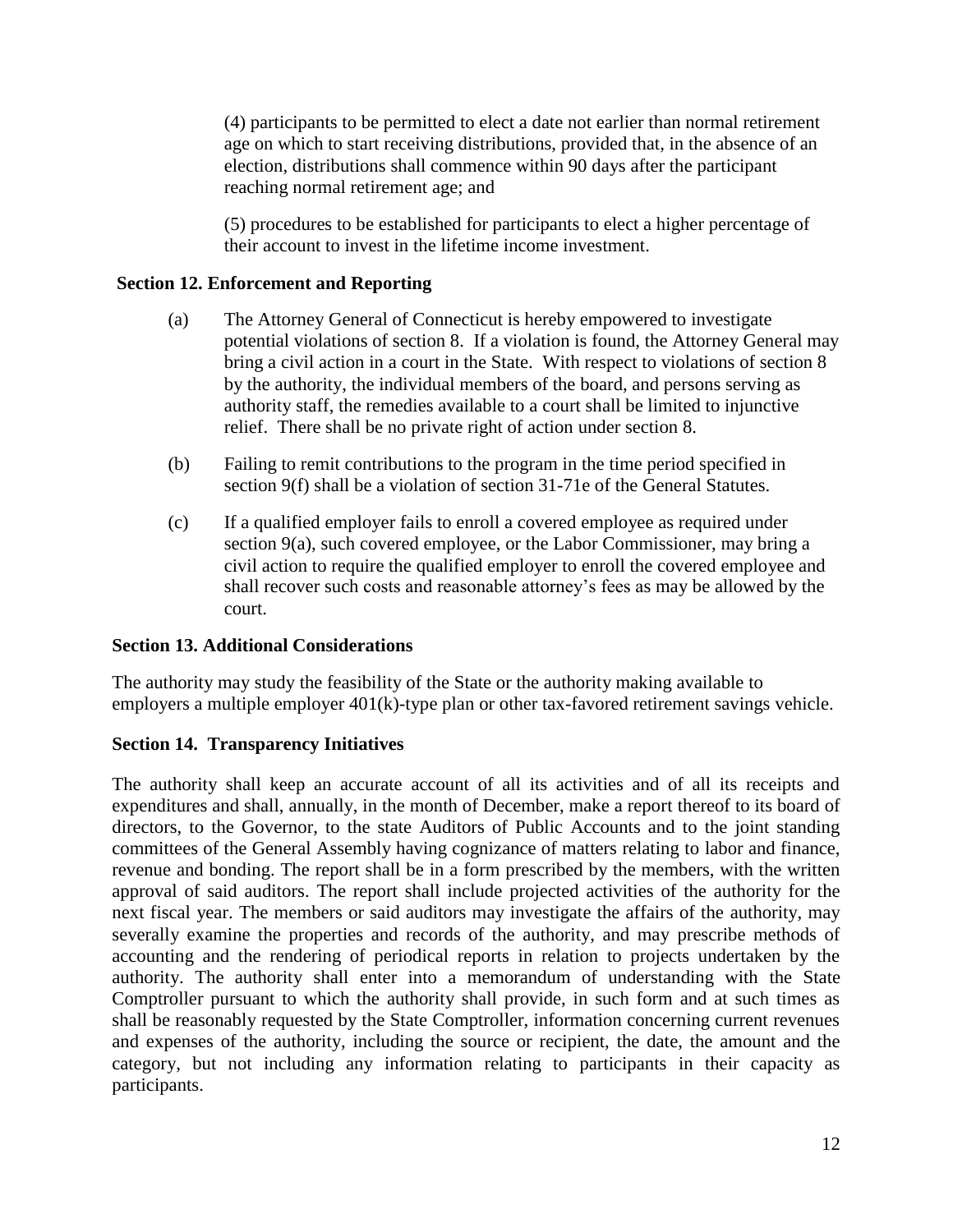## **Section 15**.

Subdivision (12) of section 1-79 of the general statutes, as amended by section 1 of public act 15-18, is repealed and the following is substituted in lieu thereof (Effective July 1, 2016):

(12) "Quasi-public agency" means Connecticut Innovations, Incorporated, the Connecticut Health and Education Facilities Authority, the Connecticut Higher Education Supplemental Loan Authority, the Connecticut Student Loan Foundation, the Connecticut Housing Finance Authority, the State Housing Authority, the Materials Innovation and Recycling Authority, the Capital Region Development Authority, the Connecticut Lottery Corporation, the Connecticut Airport Authority, the Connecticut Health Insurance Exchange, the Connecticut Green Bank, THE CONNECTICUT RETIREMENT SECURITY PROGRAM AUTHORITY, the Connecticut Port Authority and the State Education Resource Center.

### **Section 16**.

Subdivision (1) of section 1-120 of the general statutes, as amended by section 2 of public act 15-18, is repealed and the following is substituted in lieu thereof (Effective July 1, 2016):

(1) "Quasi-public agency" means Connecticut Innovations, Incorporated, the Connecticut Health and Educational Facilities Authority, the Connecticut Higher Education Supplemental Loan Authority, the Connecticut Student Loan Foundation, the Connecticut Housing Finance Authority, the Connecticut Housing Authority, the Materials Innovation and Recycling Authority, the Capital Region Development Authority, the Connecticut Lottery Corporation, the Connecticut Airport Authority, the Connecticut Health Insurance Exchange, the Connecticut Green Bank, THE CONNECTICUT RETIREMENT SECURITY AUTHORITY, the Connecticut Port Authority and the State Education Resource Center.

### **Section 17**.

Section 1-124 of the general statutes, as amended by section 3 of public act 15-18, is repealed and the following is substituted in lieu thereof (Effective July 1, 2016):

(a) Connecticut Innovations, Incorporated, the Connecticut Health and Educational Facilities Authority, the Connecticut Higher Education Supplemental Loan Authority, the Connecticut Student Loan Foundation, the Connecticut Housing Finance Authority, the Connecticut Housing Authority, the Materials Innovation and Recycling Authority, the Connecticut Airport Authority, the Capital Region Development Authority, the Connecticut Health Insurance Exchange, the Connecticut Green Bank, THE CONNECTICUT RETIREMENT SECURITY AUTHORITY, the Connecticut Port Authority and the State Education Resource Center shall not borrow any money or issue any bonds or notes which are guaranteed by the state of Connecticut or for which there is a capital reserve fund of any kind which is in any way contributed to or guaranteed by the state of Connecticut until and unless such borrowing or issuance is approved by the State Treasurer or the Deputy State Treasurer appointed pursuant to section 3-12. The approval of the State Treasurer or said deputy shall be based on documentation provided by the program that it has sufficient revenues to (1) pay the principal of and interest on the bonds and notes issued, (2) establish, increase and maintain any reserves deemed by the program to be advisable to secure the payment of the principal of and interest on such bonds and notes, (3) pay the cost of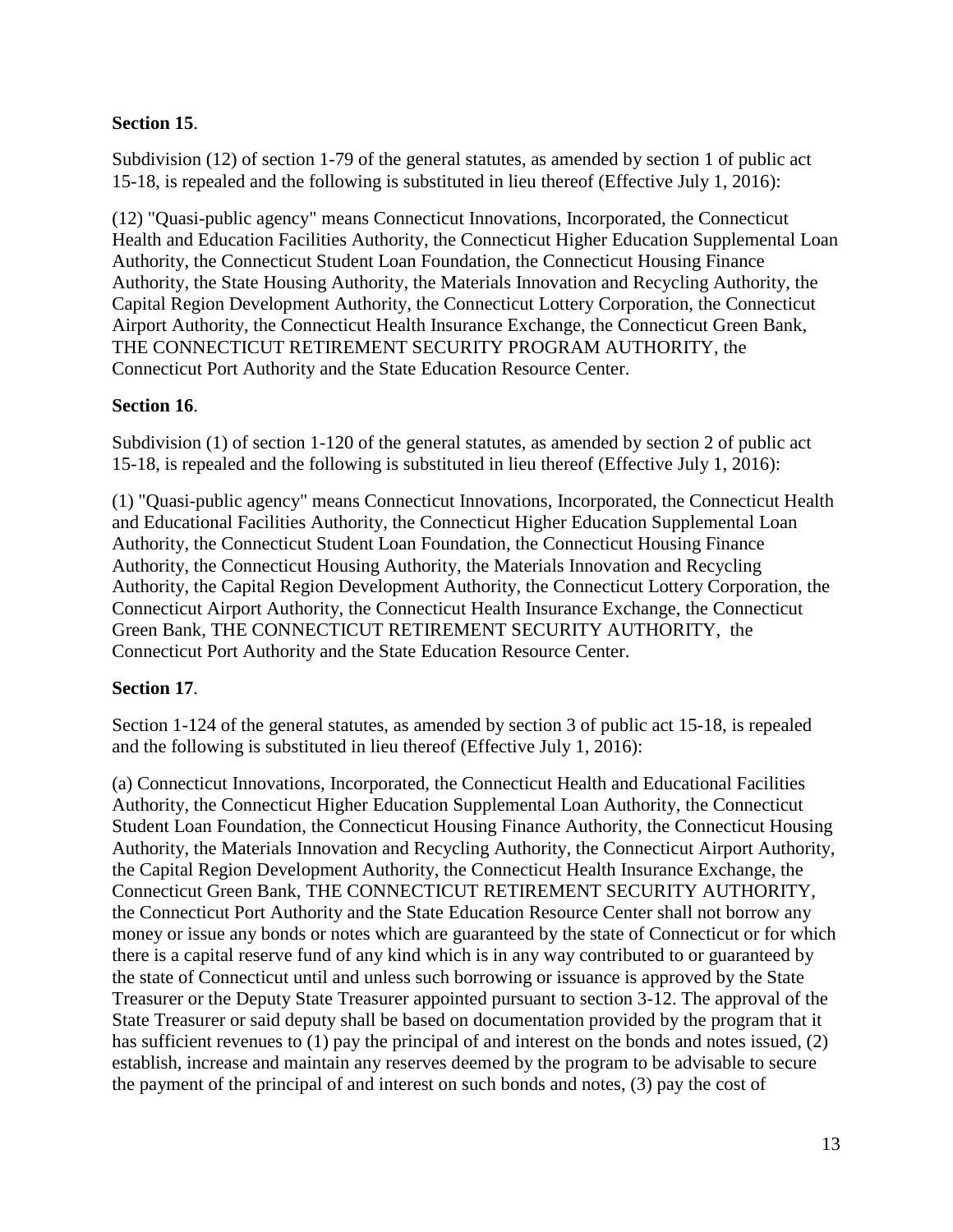maintaining, servicing and properly insuring the purpose for which the proceeds of the bonds and notes have been issued, if applicable, and (4) pay such other costs as may be required.

(b) To the extent Connecticut Innovations, Incorporated, the Connecticut Higher Education Supplemental Loan Authority, the Connecticut Student Loan Foundation, the Connecticut Housing Finance Authority, the Connecticut Housing Authority, the Materials Innovation and Recycling Authority, the Connecticut Health and Educational Facilities Authority, the Connecticut Airport Authority, the Capital Region Development Authority, the Connecticut Health Insurance Exchange, the Connecticut Green Bank, THE CONNECTICUT RETIREMENT SECURITY AUTHORITY, the Connecticut Port Authority or the State Education Resource Center is permitted by statute and determines to exercise any power to moderate interest rate fluctuations or enter into any investment or program of investment or contract respecting interest rates, currency, cash flow or other similar agreement, including, but not limited to, interest rate or currency swap agreements, the effect of which is to subject a capital reserve fund which is in any way contributed to or guaranteed by the state of Connecticut, to potential liability, such determination shall not be effective until and unless the State Treasurer or his or her deputy appointed pursuant to section 3-12 has approved such agreement or agreements. The approval of the State Treasurer or his or her deputy shall be based on documentation provided by the program that it has sufficient revenues to meet the financial obligations associated with the agreement or agreements.

### **Section 18**.

Section 1-125 of the general statutes, as amended by section 4 of public act 15-18, is repealed and the following is substituted in lieu thereof (Effective July 1, 2016):

The directors, officers and employees of Connecticut Innovations, Incorporated, the Connecticut Higher Education Supplemental Loan Authority, the Connecticut Student Loan Foundation, the Connecticut Housing Finance Authority, the Connecticut Housing Authority, the Materials Innovation and Recycling Authority, including ad hoc members of the Materials Innovation and Recycling Authority, the Connecticut Health and Educational Facilities Authority, the Capital Region Development Authority, the Connecticut Airport Authority, the Connecticut Lottery Corporation, the Connecticut Health Insurance Exchange, the Connecticut Green Bank, THE CONNECTICUT RETIREMENT SECURITY AUTHORITY, the Connecticut Port Authority and the State Education Resource Center and any person executing the bonds or notes of the agency shall not be liable personally on such bonds or notes or be subject to any personal liability or accountability by reason of the issuance thereof, nor shall any director or employee of the agency, including ad hoc members of the Materials Innovation and Recycling Authority, be personally liable for damage or injury, not wanton, reckless, wilful or malicious, caused in the performance of his or her duties and within the scope of his or her employment or appointment as such director, officer or employee, including ad hoc members of the Materials Innovation and Recycling Authority. The agency shall protect, save harmless and indemnify its directors, officers or employees, including ad hoc members of the Materials Innovation and Recycling Authority, from financial loss and expense, including legal fees and costs, if any, arising out of any claim, demand, suit or judgment by reason of alleged negligence or alleged deprivation of any person's civil rights or any other act or omission resulting in damage or injury, if the director, officer or employee, including ad hoc members of the Materials Innovation and Recycling Authority, is found to have been acting in the discharge of his or her duties or within the scope of